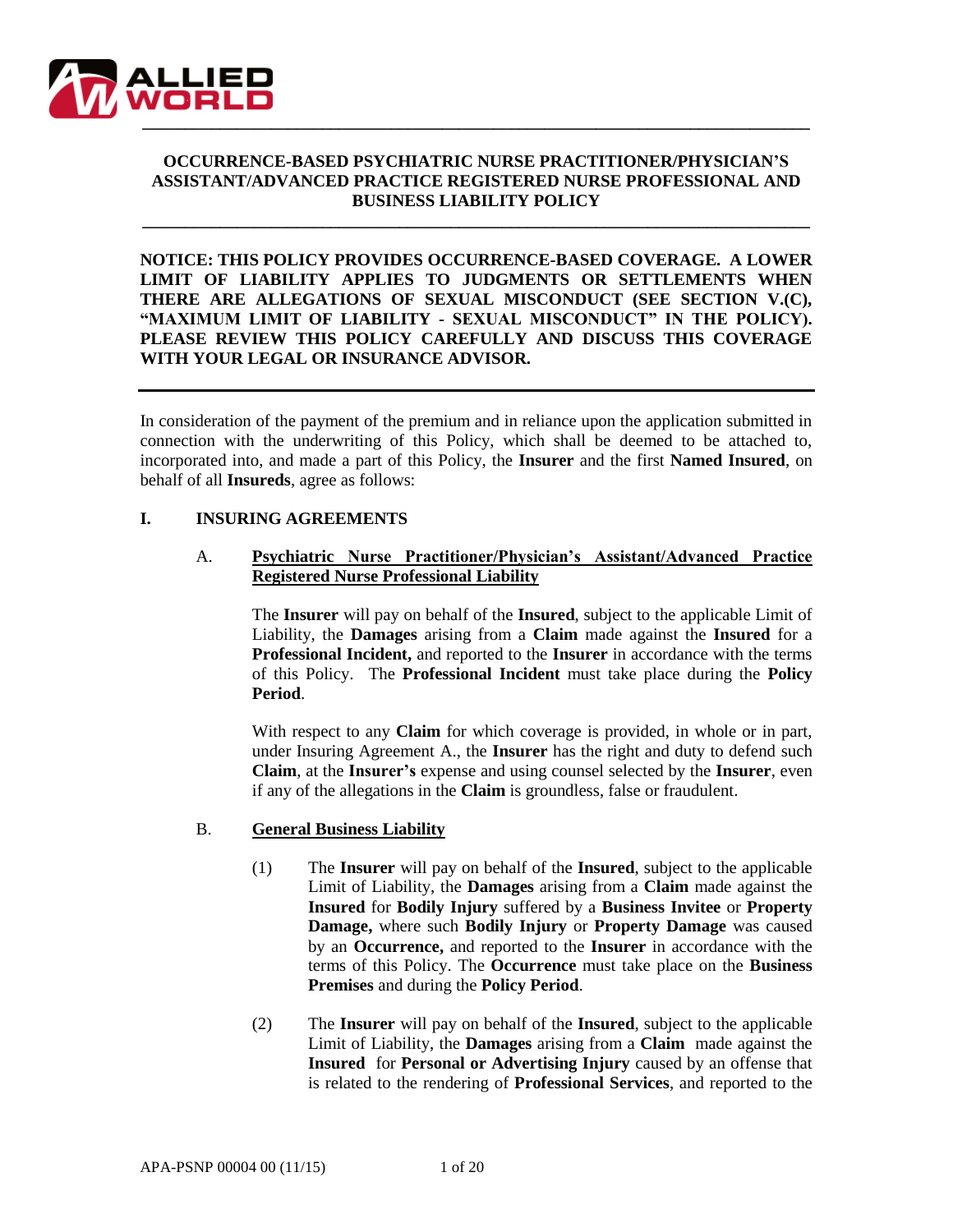**Insurer** in accordance with the terms of this Policy. The offense must take place during the **Policy Period**.

(3) The **Insurer** will pay on behalf of the **Insured**, subject to the applicable Limit of Liability, the **Damages** arising from a **Claim** made against the **Insured** for **Fire Damage** caused by an **Occurrence**, and reported to the **Insurer** in accordance with the terms of this Policy. The **Occurrence** must take place on the **Business Premises** and during the **Policy Period**.

With respect to any **Claim** for which coverage is provided, in whole or in part, under Insuring Agreement B., the **Insurer** has the right and duty to defend such **Claim**, at the **Insurer's** expense and using counsel selected by the **Insurer**, even if any of the allegations in the **Claim** is groundless, false or fraudulent.

# C. **Information Privacy Liability**

- (1) The **Insurer** will pay on behalf of the **Insured**, subject to the applicable Limit of Liability, the **Defense Expenses** and **Damages** arising from a **Claim** made by a **Regulator** against the **Insured** for any **Privacy Wrongful Act**, and reported to the **Insurer** in accordance with the terms of this Policy. The **Privacy Wrongful Act** must take place during the **Policy Period.**
- (2) The **Insurer** will pay on behalf of the **Insured**, subject to the applicable Limit of Liability, the costs incurred by the **Insured** in notifying the **Insured's** patients or clients of a **Privacy Wrongful Act** as mandated by any U.S. federal or state privacy protection statutes or regulations, but only if such **Privacy Wrongful Act** is reported to the **Insurer** in accordance with the terms of this Policy. The **Privacy Wrongful Act**  must take place during the **Policy Period.**

Coverage under this Insuring Agreement C.(2) applies regardless of whether or not a **Claim** for a **Privacy Wrongful Act** is made against an **Insured** under Insuring Agreement C.(1).

### **II. ADDITIONAL COVERAGES**

### A. **Defense Expenses for Claims**

The **Insurer** will pay on behalf of the **Insured** the **Defense Expenses** incurred by the **Insured** arising from any **Claim** covered under Insuring Agreements A. or B.

### B. **Insured's Costs For Claims**

The **Insurer** will pay on behalf of the **Insured** the reasonable costs, other than loss of earnings, incurred by the **Insured**, at the **Insurer's** request, in connection with defending any **Claim** covered under this Policy.

The **Insurer** will also pay the **Insured** up to \$1,000 per day for loss of earnings, if the **Insured** is unable to render **Professional Services** since the **Insured** is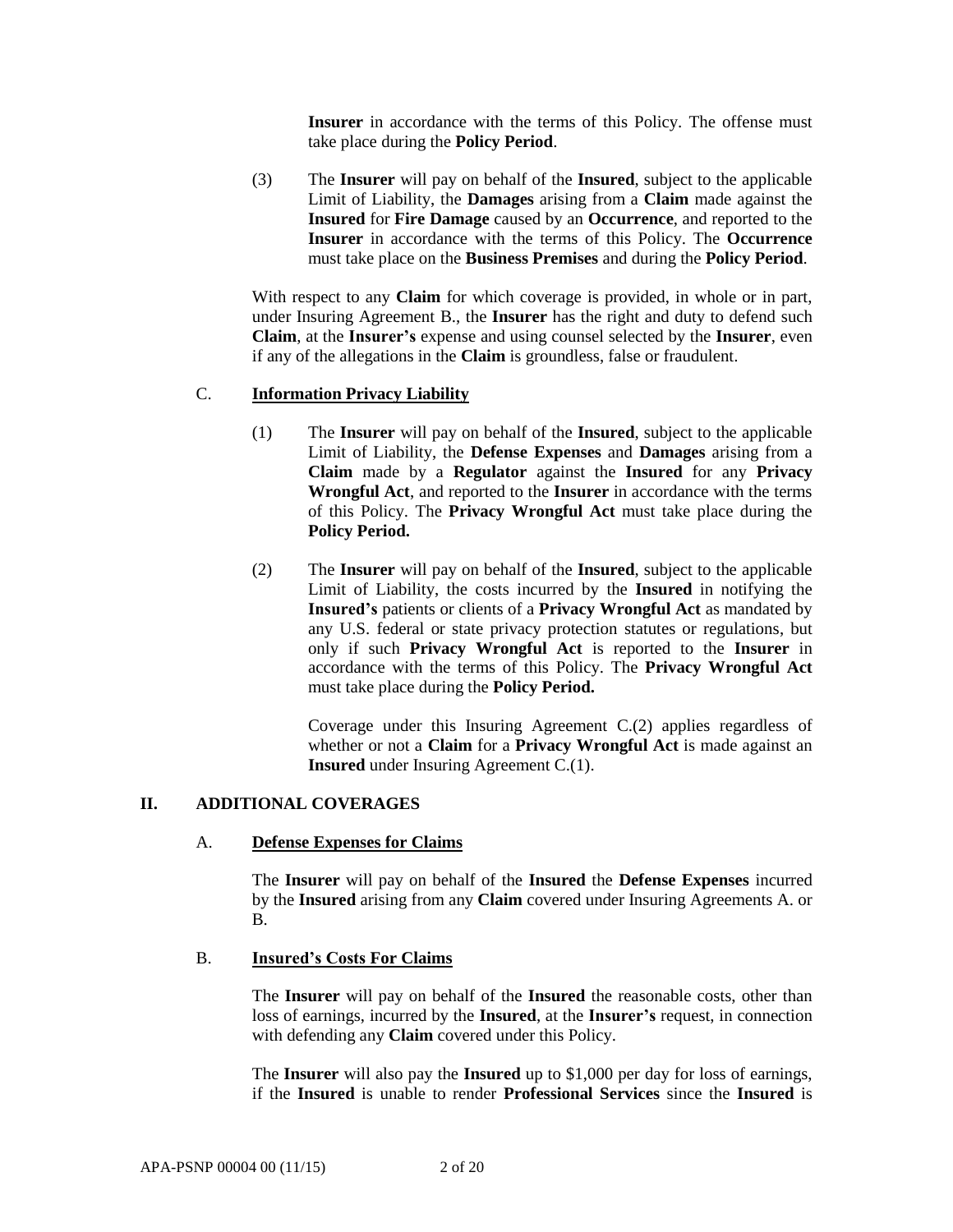assisting, at the **Insurer's** request, in the defense of a **Claim** covered under this Policy.

# C. **Legal Bonds for Claims**

The **Insurer** will pay the premiums for appeal bonds, or bonds to release property used to secure a legal obligation, if required with respect to a **Claim** covered under this Policy. However, the **Insurer** will only pay such premiums to the extent that the face or principal amount of the bond is within the applicable Limits of Liability of this Policy. The **Insurer** shall have no obligation to appeal any decision or to obtain these bonds.

## D. **Defense Expenses for Proceedings**

The **Insurer** will pay on behalf of the **Insured**, subject to the applicable Limit of Liability, **Defense Expenses** only, which arise from a **Proceeding** first brought during the **Policy Period** and reported to the **Insurer** in accordance with the terms of this Policy.

## E. **Medical Payments**

The **Insurer** will pay on behalf of the **Insured**, subject to the applicable Limit of Liability, the **Medical Payments** arising from any **Bodily Injury** suffered by a **Business Invitee**, where such **Bodily Injury** was caused by an **Occurrence** and is reported to the **Insurer** in accordance with the terms of this Policy. The **Occurrence** must take place on the **Business Premises** and during the **Policy Period**. The injured **Business Invitee** must submit to examination, as often as required by the **Insurer**, by physicians of the **Insurer's** choice and at the **Insurer's** expense.

### F. **Emergency Aid Expenses**

The **Insurer** will reimburse the **Insured**, subject to the applicable Limit of Liability, for costs and expenses for medical supplies, and for one (1) hour of the **Insured's** lost earning at an hourly rate of \$100.00 per hour or the **Insured's**  average hourly rate charged for **Professional Services**, whichever is less. The **Insured** must voluntarily incur such costs and expenses by rendering emergency treatment or services at the scene of an accident, medical crisis or disaster, provided that such treatment or services takes place during the **Policy Period** and that the **Insured** as soon as practicable reports any costs or expenses to the **Insurer**.

## G. **Assault or Battery**

The **Insurer** will reimburse the **Insured** for medical expenses that the **Insured** incurs as a result of **Bodily Injury** to the **Insured** caused by an **Assault or Battery**, or **Property Damage** to the **Insured's** personal property if caused by an **Assault or Battery.** The **Assault or Battery** must be committed by a patient or client of the **Insured**, or by the patient's or client's immediate family member, during the **Insured's** rendering of **Professional Services**.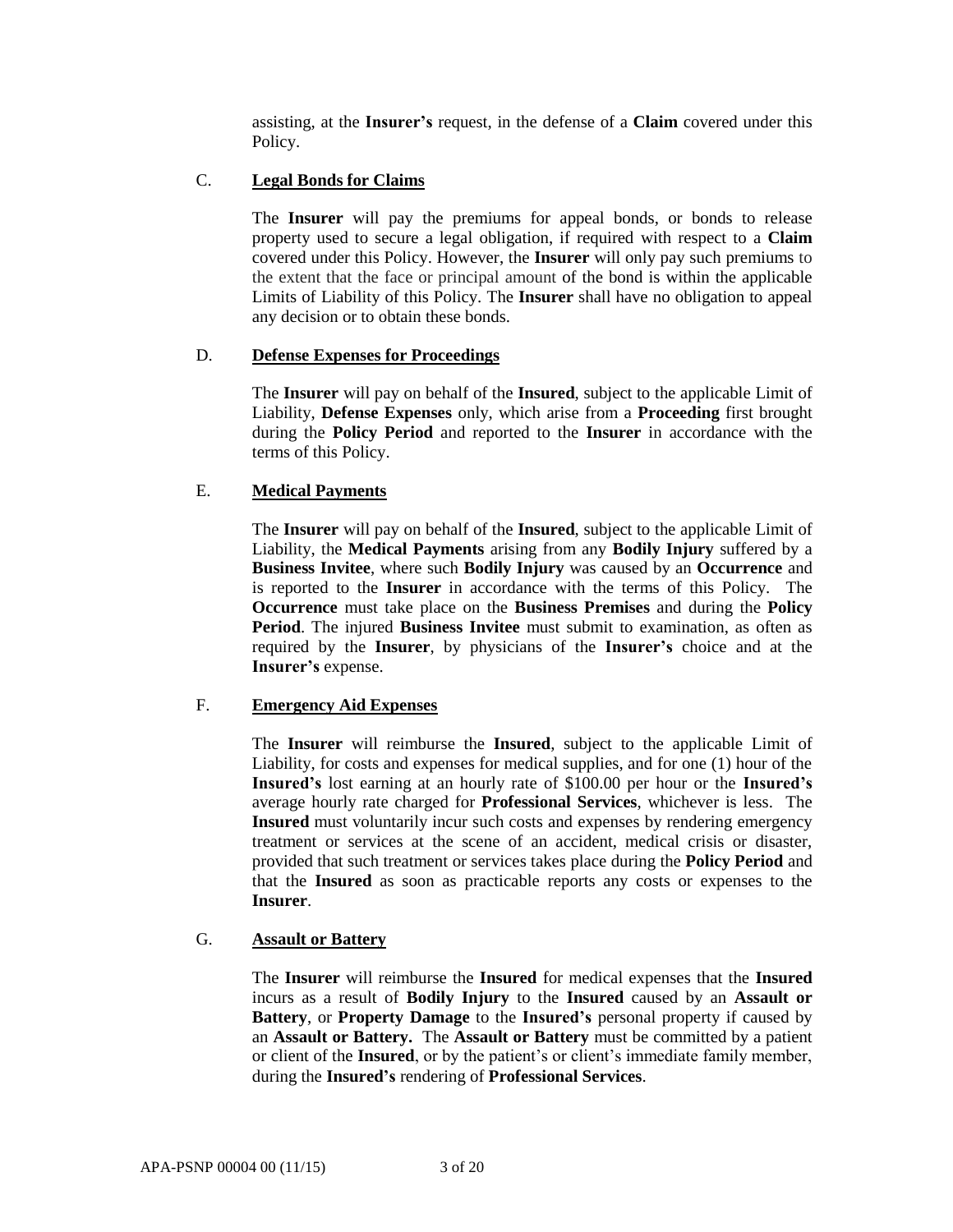Provided always that:

- (1) such **Assault or Battery** takes place during the **Policy Period**;
- (2) the treatment or other services eligible for reimbursement as medical expenses are rendered within one (1) year of the **Assault or Battery**, and the medical expenses are reported to the **Insurer** within ninety (90) days from the date such treatment or service was rendered; and
- (3) the **Insured s**ubmits to examination, as often as reasonably required by the **Insurer**, by physicians of the **Insurer's** choice and at the **Insurer's** expense.

Coverage under this **Assault or Battery** Additional Coverage is excess over any other valid and collectible insurance, including workers' compensation or health insurance.

### **III. DEFINITIONS**

- A. "**Advertisement**" means a notice that is broadcast or published to the general public or specific market segments about **Professional Services** for the purpose of attracting patients or clients. For the purposes of this definition:
	- (1) notices that are published include material placed on the Internet or on similar electronic means of communication; and
	- (2) regarding websites, only that part of a website that is about the **Insured's** goods, products or services for the purposes of attracting patients or clients is considered an advertisement.
- B. "**Assault or Battery**" means the willful infliction of physical harm on the **Insured**, by a patient or their immediate family member, or any attempt thereof.
- C. "**Bodily Injury**" means bodily harm, sickness or disease, including any resulting death, and mental anguish or emotional distress resulting therefrom.
- D. "**Business Invitee**" means any natural person, including a patient or client, solely in their capacity as one who is invited by the **Insured** to enter into and remain on the **Business Premises** for a purpose directly or indirectly connected with the rendering of **Professional Services**. A **Business Invitee** shall not include any person who enters the **Business Premises** without the **Insured's** knowledge or permission, or any person who is an **Insured**.
- E. "**Business Premises**" means any location owned, leased or rented by the **Insured**  where **Professional Services** are rendered, and the ways and means immediately adjacent thereto, and may include the **Insured's** residence if **Professional Services** are regularly rendered at such residence.
- F. "**Claim**" means any:
	- (1) written demand for monetary relief made against an **Insured**;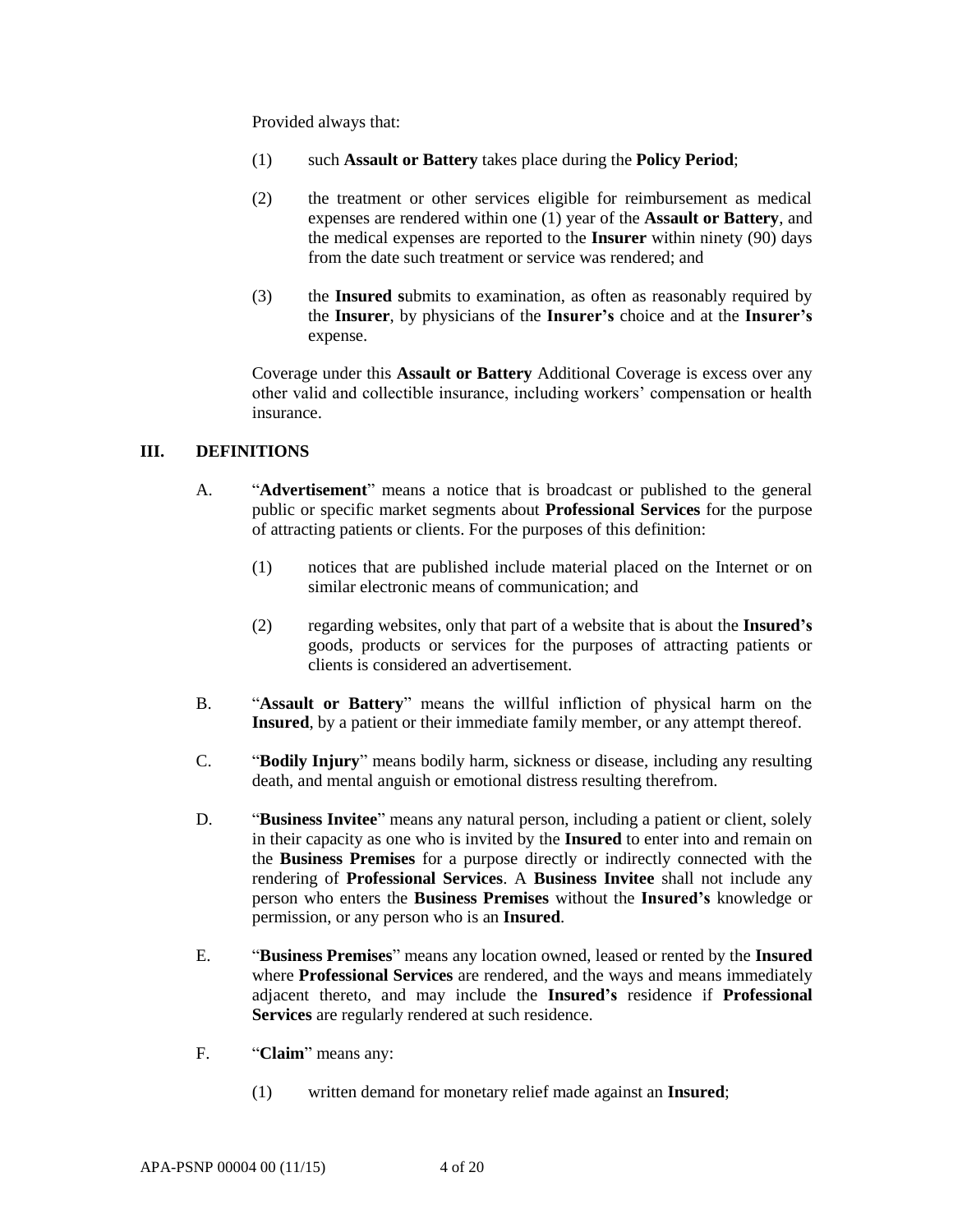- (2) judicial proceeding which is commenced against an **Insured** by service of a civil complaint, notice of charges or similar pleading;
- (3) arbitration proceeding commenced against an **Insured** by service of a demand for arbitration; or
- (4) administrative proceeding or formal investigation commenced by a **Regulator**, but solely as respects Insuring Agreement C.

Multiple demands, proceedings or investigations arising out of the same **Professional Incident**, **Privacy Wrongful Act** or **Occurrence** shall be deemed a single **Claim**.

- G. "**Damages**" means:
	- (1) settlements or judgments;
	- (2) pre-judgment or post-judgment interest; and
	- (3) costs or fees awarded in favor of the claimant.

**Damages** do not include:

- (a) amounts for which the **Insureds** are not legally liable;
- (b) amounts which are without legal recourse to the **Insureds**;
- (c) taxes;
- (d) the return, restitution, refund or disgorgement of fees, profits or amounts charged, held or retained by the **Insured** in connection with the rendering of **Professional Services**;
- (e) fines or penalties, except:
	- (i) as provided for in Section V.D. ; or
	- (ii) **HIPAA** fines and penalties, but solely under Insuring Agreement C.(1); or
- (f) amounts deemed uninsurable under applicable law.
- H. "**Defense Expenses**" means reasonable and necessary fees, costs, charges or expenses resulting from the investigation, defense or appeal of a **Claim** or a **Proceeding**.

**Defense Expenses** do not include:

(a) amounts incurred prior to the date a **Claim** is first made, or a **Proceeding** is first brought, and reported to the **Insurer**;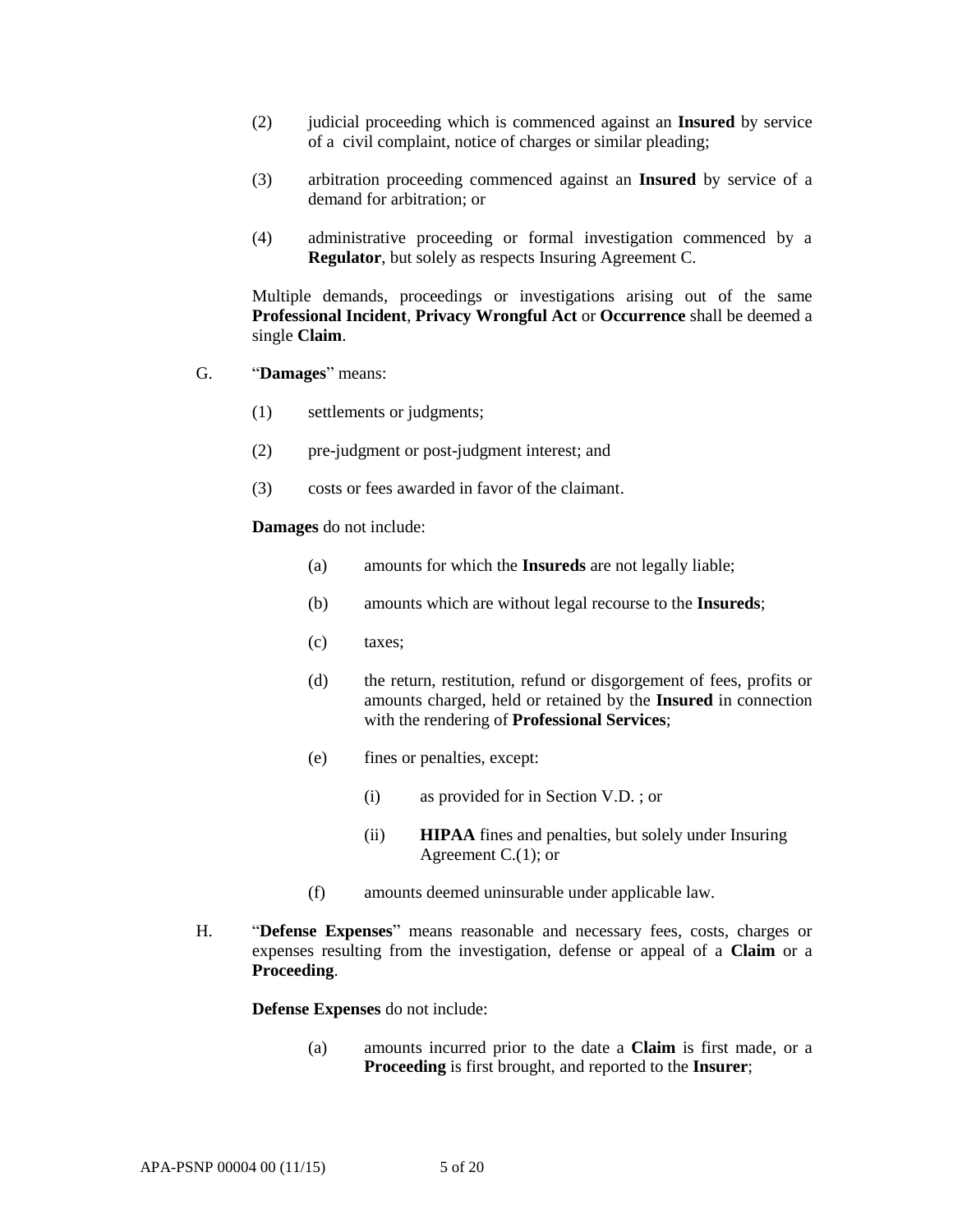- (b) compensation or benefits of any natural person **Insured** or any overhead expenses of any **Insured** organization;
- (c) fines or penalties; or
- (d) any costs, fees or expenses to comply with a determination or decision made by a regulatory body, licensing board, agency or other organization in a **Proceeding**.
- I. "**Fire Damage**" means **Property Damage** to the tangible property of a third party other than the **Insured**, caused by a fire to premises the **Insured** rents or leases from others or to premises temporarily occupied by the **Insured** with the permission of the owner, solely for the purpose of rendering **Professional Services**. Such premises shall not include the **Insured's** residence. **Fire Damage** includes any water damage caused by such fire. The fire must not be caused intentionally by the **Insured**.

With respect to **Fire Damage**, **Property Damage** shall not include damage to any personal property owned by the **Insured**, or any other personal property of any person that is within the **Insured's** care, custody or control.

- J. "**HIPAA**" means the Health Insurance Portability and Accountability Act of 1996 (Public Law 104-191), as amended, and any regulations promulgated thereunder.
- K. "**Insured(s)**" means:
	- (1) the individual, partnership, or corporation designated as the **Named Insured** in Item 1(a) of the Declarations and the individual(s) designated as Additional **Named lnsureds** in Item 1(b) of the Declarations;
	- (2) any present or former employee, partner, executive officer, director or stockholder of the **Named Insured** designated in Item 1(a) of the Declarations, but only while acting in his or her capacity as such;
	- (3) any individual, partnership or corporation designated in Item 2 of the Declarations, but only as to matters for which a **Named Insured** may be liable;
	- (4) the lawful spouse or domestic partner (whether such status is derived by reason of statutory law, common law or otherwise) of a **Named Insured**  arising solely out of his or her status as the spouse or domestic partner of a **Named Insured**; provided, however, that coverage shall not be afforded for any actual or alleged **Professional Incident**, **Privacy Wrongful Act** or **Occurrence** by or on the part of the spouse or domestic partner, unless such person is a **Named Insured**; and
	- (5) the estates, heirs or legal representatives of any incompetent, insolvent, bankrupt or deceased person who was an **Insured** at the time the **Professional Incident**, **Privacy Wrongful Act** or **Occurrence** upon which such **Claim** is based were committed; provided, however, that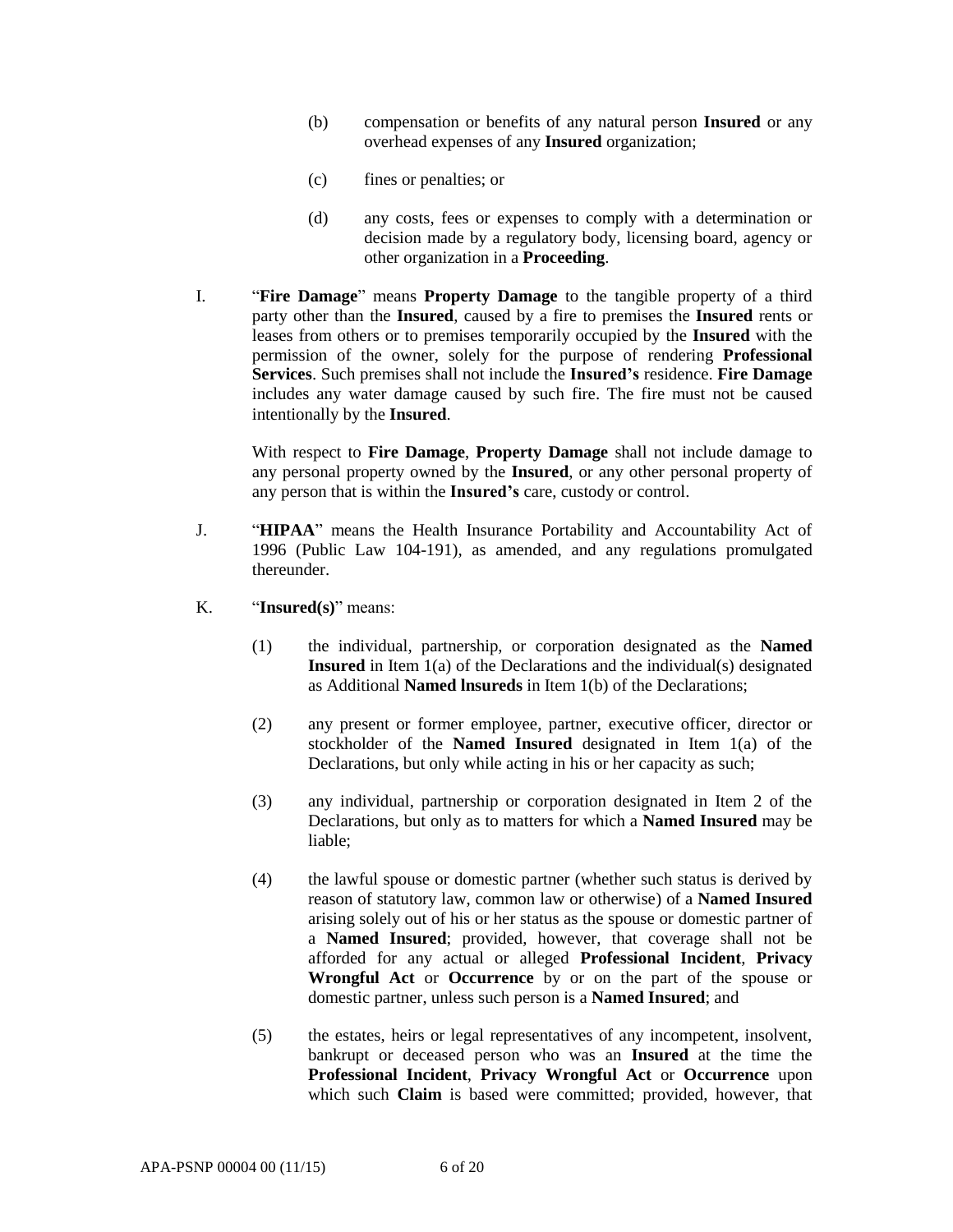coverage shall not be afforded for any actual or alleged **Professional Incident**, **Privacy Wrongful Act** or **Occurrence** by or on the part of any such estates, heirs or legal representatives.

- L. "**Insurer**" means the Insurer specified in the Declarations.
- M. "**Medical Payments**" means reasonable payments for:
	- (1) first aid administered at the time of an accident;
	- (2) necessary medical, surgical, x-ray and dental services, including prosthetic devices; and
	- (3) necessary ambulance, hospital, professional medical and nursing and funeral services,

provided that such treatment and services are rendered within one year of the **Occurrence** that caused the **Bodily Injury**.

- N. "**Named Insured**" means the natural person(s) or organization(s) named in Item 1(a) or 1(b) of the Declarations.
- O. "**Occurrence**" means:
	- (1) as respects **Bodily Injury** or **Property Damage**, an accident, including continuous or repeated exposure to substantially the same general harmful conditions. All such exposure to substantially the same general harmful conditions will be deemed to arise out of the same **Occurrence**; or
	- (2) as respects **Personal Injury or Advertising Injury,** an offense arising out of the **Insured's** business that causes **Personal Injury or Advertising Injury.** All **Damages** that arise from the same, related or repeated injurious material or act will be deemed to arise out of the same **Occurrence**, regardless of the frequency or repetition thereof, the number and kind of media used and the number of claimants.

**Occurrence** does not include the rendering of **Professional Services** or a **Privacy Wrongful Act**.

- P. "**Personal or Advertising Injury**" means injury, including consequential **Bodily Injury**, suffered by a person other than a patient or client of the **Insured**, arising out of one or more allegations of the following offenses:
	- (1) false arrest, detention or imprisonment;
	- (2) malicious prosecution;
	- (3) the wrongful eviction from, wrongful entry into, or invasion of the right of private occupancy of a room, dwelling or premises that a person occupies, committed by or on behalf of its owner, landlord or lessor;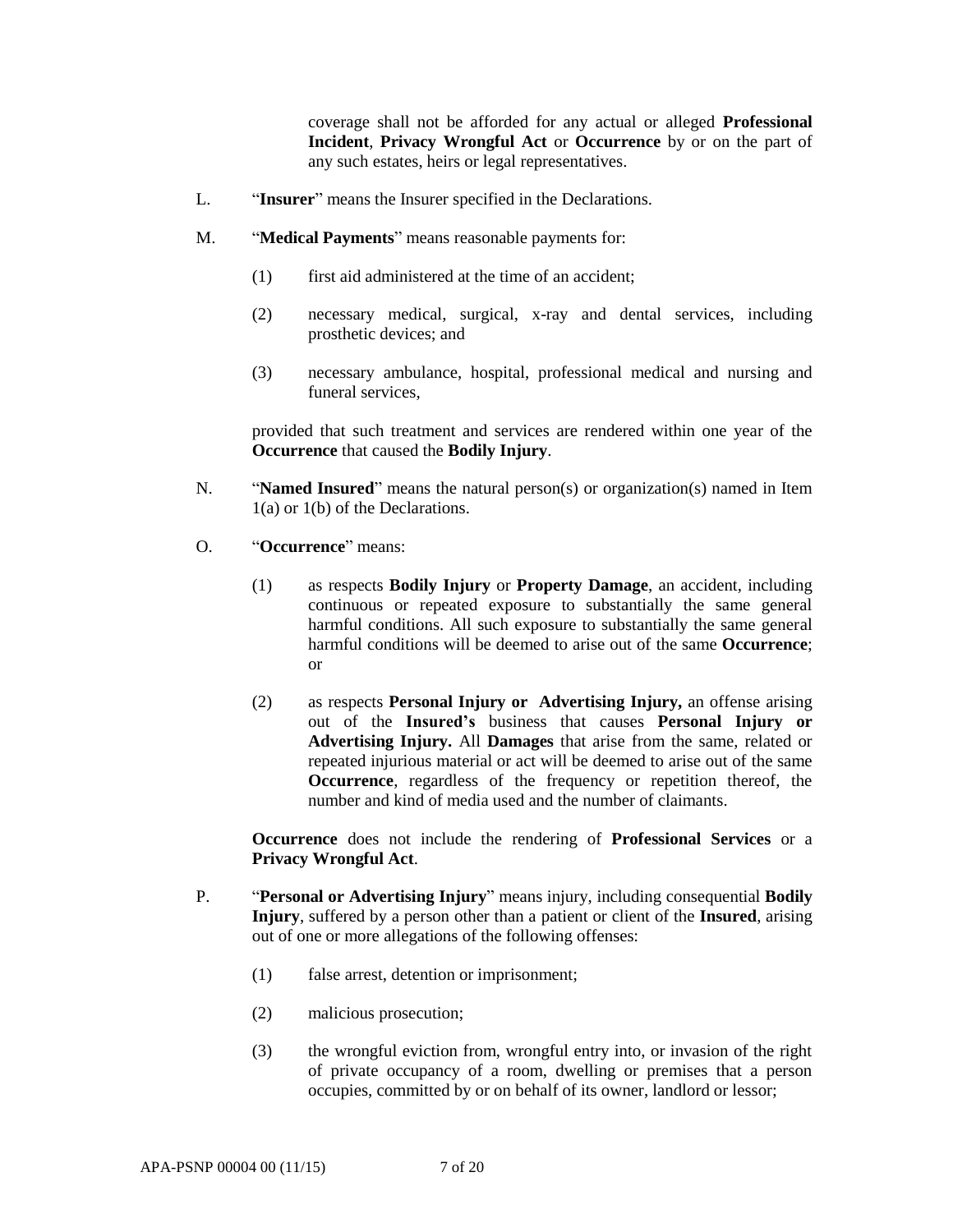- (4) oral or written publication, in any manner, of material that slanders or libels a person or organization or disparages a person's or organization's goods, products or services;
- (5) oral or written publication, in any manner, of material that violates a person's right of privacy;
- (6) the use of another's advertising idea in any **Advertisement**; or
- (7) infringing upon another's copyright, trade dress or slogan in any **Advertisement**.

### Q. **"Personally Identifiable Information**" means:

- (1) information from which an individual may be uniquely and reliably identified, including, but not limited to an individual's name, address, telephone number, email address, in combination with their social security number, account relationships, account numbers, passwords, PIN numbers, credit card numbers or biometric information; or
- (2) personal information as defined in any U.S. federal or state privacy protection law governing the control and use of an individual's personal and confidential information, including any regulations promulgated thereunder, or any similar or related laws or regulations of any foreign jurisdiction, including but not limited to:
	- (a) "nonpublic personal information" as defined by Title V of the Gramm-Leach-Bliley Act of 1999, as amended, and any regulations promulgated thereto;
	- (b) "protected health information" as defined by **HIPAA**.
- R. "**Policy Period**" means the period commencing on the inception date shown in Item 3 of the Declarations. This period ends on the earlier of either the expiration date shown in Item 3 of the Declarations or the effective date of cancellation of this Policy.
- S. "**Pollutant**" means any solid, liquid, gaseous or thermal irritant or contaminant, including smoke, vapor, soot, fumes, acids, alkalis, chemicals and waste.
- T. **"Privacy Wrongful Act"** means any actual or alleged act, error, or omission committed by any **Insured**, solely in connection with the rendering of **Professional Services**, which results in:
	- (1) the misappropriation or disclosure of **Personally Identifiable Information**;
	- (2) a breach or violation of U.S. federal or state law or regulations associated with the control and use of **Personally Identifiable Information**;

**Privacy Wrongful Act** shall not include any breach or violation of any U.S.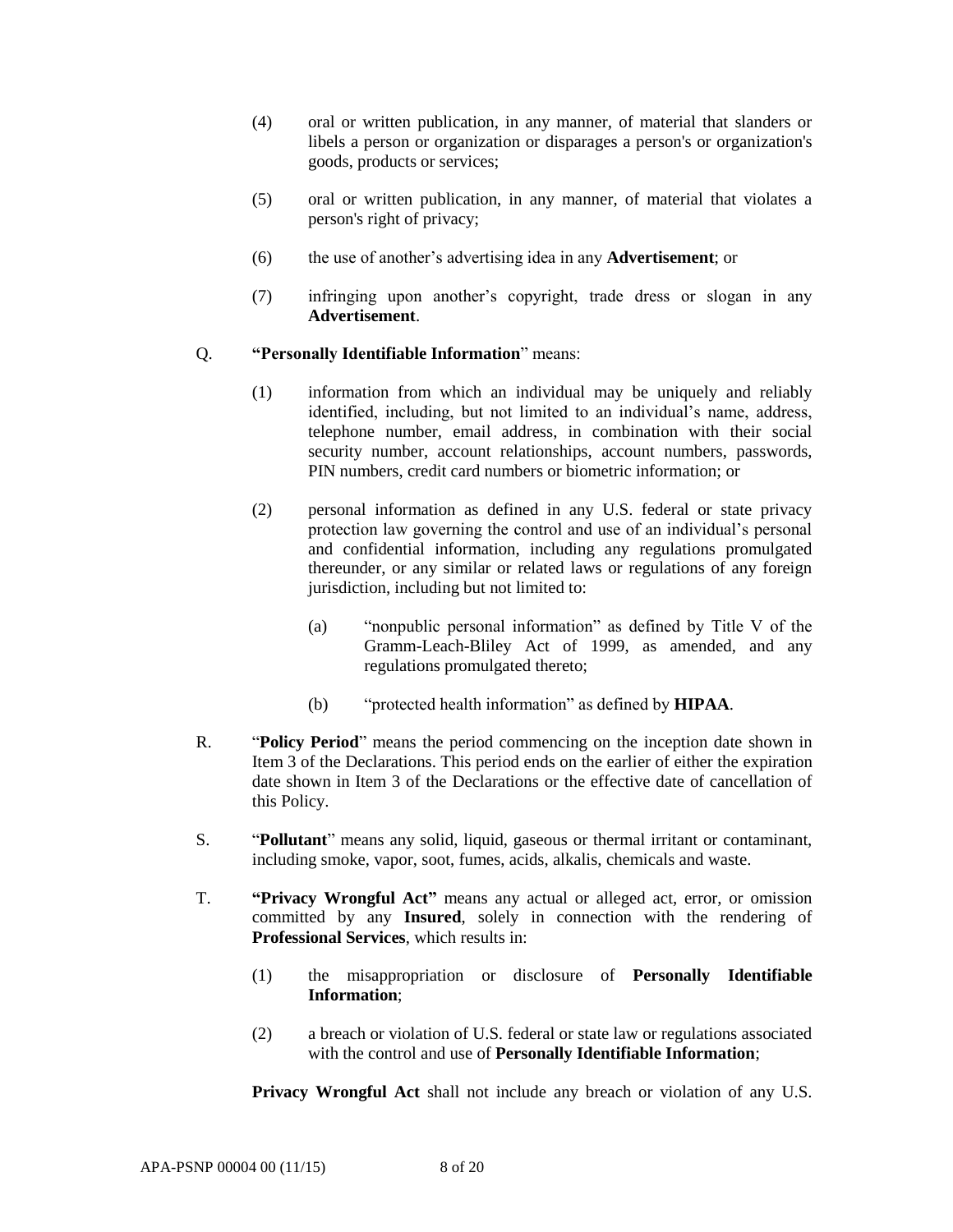federal or state law if such breach or violation is not the result of the actual or potential unauthorized disclosure of, or access to **Personally Identifiable Information**.

All such acts, errors or omissions, as referenced in this definition, that are actually or allegedly caused, committed, or attempted by or claimed against one or more **Insureds** arising out of the same or relating to the same or series of related facts, circumstances, situations, transactions or events shall be deemed to be the same **Privacy Wrongful Act**. **Privacy Wrongful Act** does not include an **Occurrence** or **Professional Incident**.

- U. "**Proceeding**" means any:
	- (1) hearing or disciplinary action before any regulatory body, licensing board, agency or other organization responsible for monitoring, licensing or regulating the **Insured's** conduct as respects the rendering of **Professional Services**, but only if such hearing or action is the direct result of a **Professional Incident**, and such **Professional Incident** took place during the **Policy Period**;
	- (2) civil proceeding in which the **Insured** is not a defendant but has been ordered to offer deposition testimony regarding **Professional Services**; or
	- (3) civil proceeding in which the **Insured** is not a defendant but has received a subpoena for document or record production.
- V. "**Professional Incident**" means any actual or alleged negligent act, error, or omission, solely in the performance of, or actual or alleged failure to perform, **Professional Services**.

All such acts, errors or omissions, as referenced in this definition, that are actually or allegedly caused, committed, or attempted by or claimed against one or more **Insureds** arising out of the same or relating to the same or series of related facts, circumstances, situations, transactions or events shall be deemed to be the same **Professional Incident**. A **Professional Incident** does not include an **Occurrence** or a **Privacy Wrongful Act.**

W. "**Professional Services**" means psychiatric-mental health related services rendered by the **Insured** as a Psychiatric Nurse Practitioner, Physician's Assistant or Advanced Practice Registered Nurse, provided such services are supervised by a licensed Psychiatrist, if required by law, in the jurisdiction in which the **Insured** practices and the **Insured** is licensed, certified and credentialed and/or accredited, as required by law, to practice in the area of psychiatry-mental health in such jurisdiction, as disclosed in the application for this Policy, and is acting within the scope of such licensing, certification, credentials or accreditation.

**Professional Services** includes, but is not limited to the following:

(1) medical services directly related to the practice of psychiatry or mental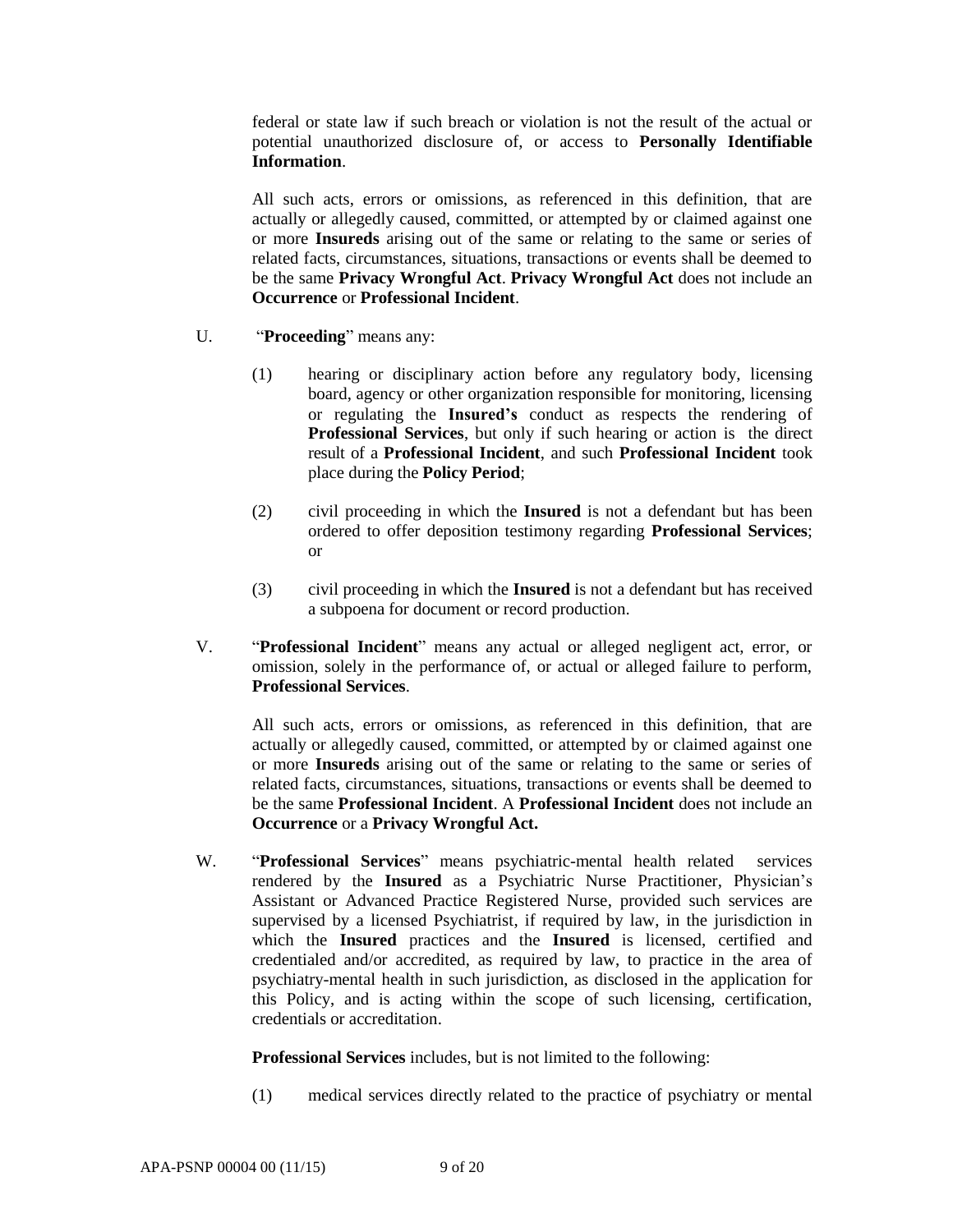health with respect to evaluating, diagnosing or treating a mental disorder, and routine medical care incidental to the provision of such services to patients or clients;

- (2) the practice of forensic psychiatry, including expert testimony or assistance in legal proceedings;
- (3) participation in a licensing, credentialing, certification or accreditation organization, board or committee;
- (4) the publication of articles or books, and broadcasting or telecasting activities directly relating to **Professional Services**;
- (5) formal clinical teaching activities;
- (6) medical services as described in paragraph (1) above, when performed in the context of a clinical trial; or
- (7) the rendering of emergency medical treatment without the expectation of compensation.
- X. **"Property Damage**" means physical injury to or destruction of tangible property, including loss of use of it, or loss of use of tangible property which has not been physically injured or destroyed.
- Y. "**Regulator**" means any federal, state or local governmental authority, including but not limited to any regulatory body, licensing board, agency or other organization responsible for monitoring, overseeing or licensing the rendering of **Professional Services**.
- Z. "**Sexual Misconduct**" means any type of actual, alleged, attempted, or proposed physical touching or caressing, or suggestion thereof by the **Insured** or any person for whom the **Insured** may be legally responsible, with or to any of the **Insured's** past or present patients or clients, or with or to any relative or any person who regularly resides with any such patient or client, or with or to any person with whom such patient or client or relative has an affectionate personal relationship, which could be considered sexual in nature and/or inappropriate to any **Professional Services** being rendered.

### **IV. EXCLUSIONS**

- A. This Policy shall not cover any **Defense Expenses** or **Damages** in connection with any **Claim** or **Proceeding**:
	- (1) alleging, arising out of, based upon or attributable to an **Insured's** dishonest, fraudulent, criminal, or malicious act, error, or omission, or that of any person for whose acts the **Insured** is legally responsible.

In determining the applicability of Exclusion  $A(1)$ , the facts pertaining to, the knowledge possessed by, or any **Professional Incident,**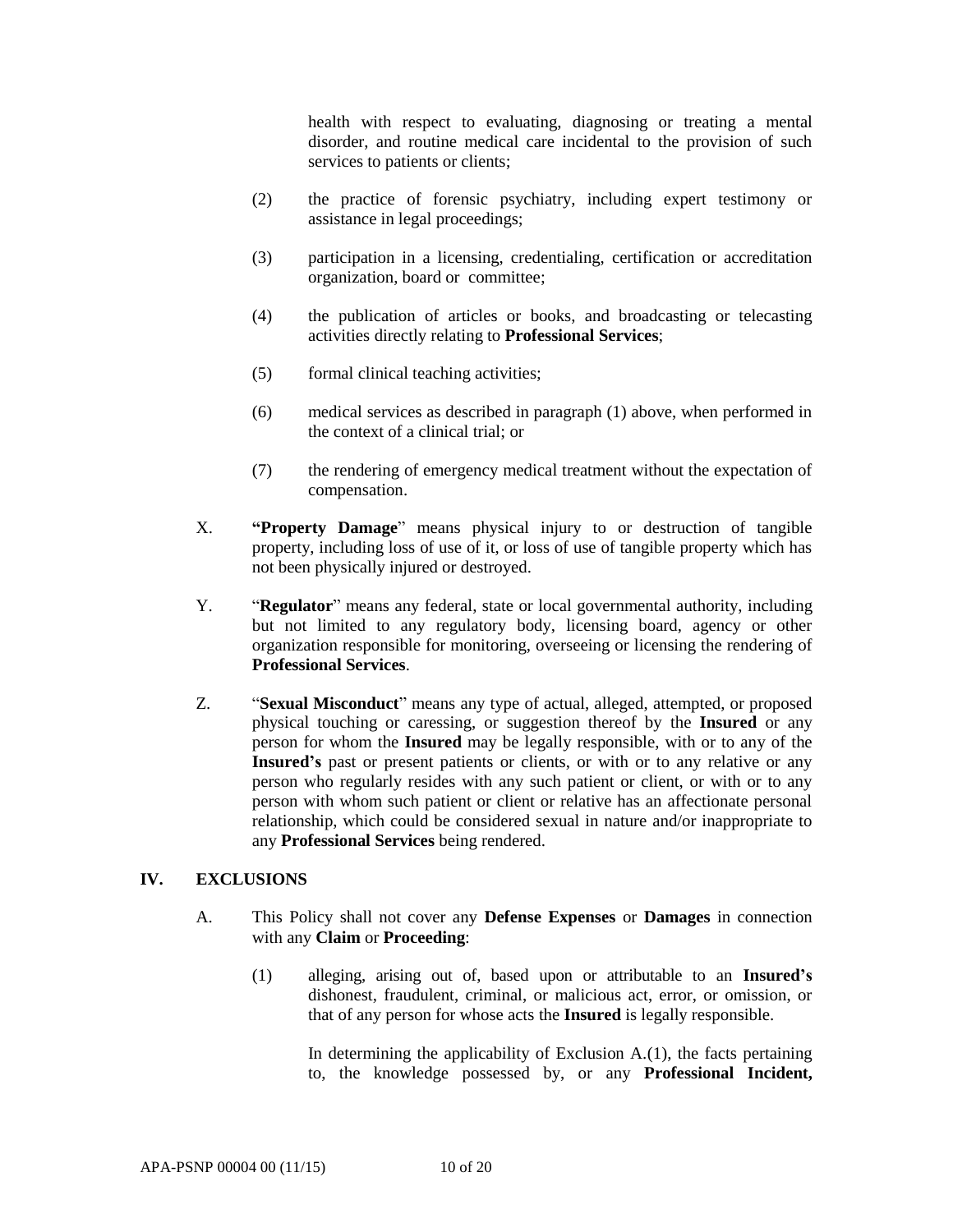**Occurrence** or **Privacy Wrongful Act** committed by, any **Insured** shall not be imputed to any other **Insured**.

- (2) alleging, arising out of, based upon or attributable to any actual or alleged discrimination, harassment, retaliation, wrongful discharge, termination or any other employment-related or employment practice claim, including but not limited to any wage-hour claim, or claim of discrimination or harassment by any party who is not an employee of the **Insured**;
- (3) for any act, error or omission of a managerial or administrative nature; provided, however, that this Exclusion shall not apply to any **Claim** or **Proceeding** arising from the rendering of **Professional Services** as set forth in Definition W.(3) and (4);
- (4) alleging, arising out of, based upon or attributable to the **Insured's** ownership or operation of a hospital or other similar facility, or any other facility which provides bed and board or in-patient care, or a laboratory;
- (5) brought by, or on behalf of, any **Insured**, or for injury or damage sustained by any spouse or person who regularly resides in the home of any **Insured**;
- (6) for **Bodily Injury** or **Property Damage** arising out of the ownership, maintenance, use, operation or entrustment to others of any automobile, watercraft, aircraft or motor vehicle, or the loading or unloading thereof;
- (7) for **Bodily Injury** or damage to the **Insured's** employee or any independent contractor or employee of any independent contractor working for such **Insured**, arising out of the course of his or her work for such **Insured**, or to the spouse or relative of such employee or independent contractor as a consequence of injury or damage to the employee or independent contractor;
- (8) alleging, arising out of, based upon or attributable to any obligation pursuant to any workers' compensation, disability benefits, unemployment compensation, unemployment insurance, retirement benefits, social security benefits or similar law;
- (9) arising out of any intentional act of plagiarism, infringement or violation of any copyright, patent, trademark or service mark or the misappropriation of intellectual property, ideas or trade secrets;
- (10) alleging, arising out of, based upon or attributable to **Property Damage** to property the **Insured** owns, rents, occupies, borrows or uses, or is in the **Insured's** care, or to premises the **Insured** has sold, given away, or abandoned; provided, however, that this Exclusion shall not apply to a **Claim** under Insuring Agreement B.(3) or Additional Coverage G.;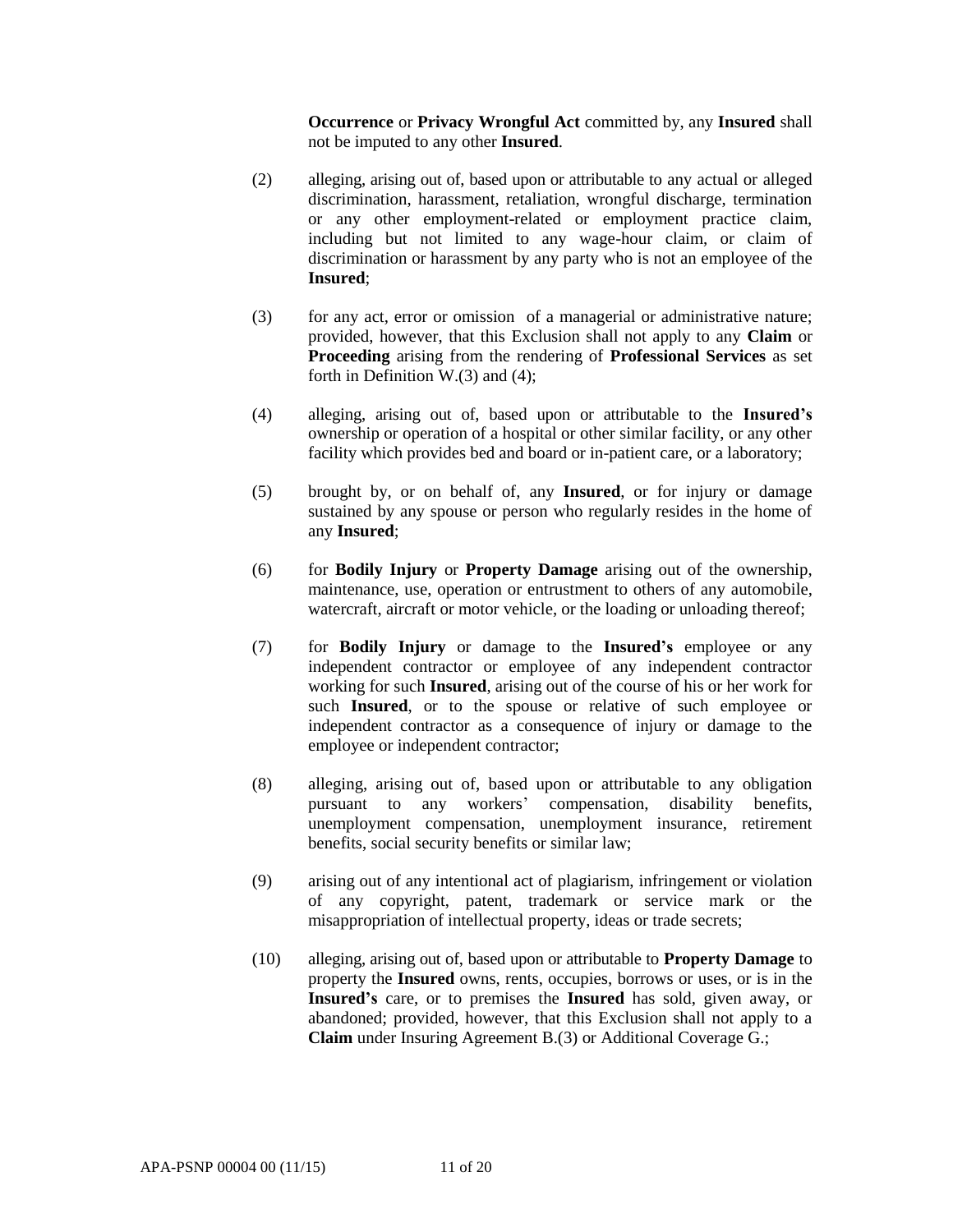- (11) alleging, arising out of, based upon or attributable to any business relationship between the **Insured** and any past or present patient or client;
- (12) alleging, arising out of, based upon or attributable to any **Professional Incident** committed with the knowledge that it was a **Professional Incident**, or which, before the effective date of this Policy, the **Insured** was aware of and could reasonably have foreseen might result in a **Claim** or a **Proceeding**;
- (13) alleging, arising out of, based upon or attributable to any **Professional Service** that is not allowable since the **Insured's** professional license or registration to practice medicine or prescribe controlled substances is suspended, revoked, terminated, surrendered or is not in effect;
- (14) alleging, arising out of, based upon or attributable to any **Professional Incident** committed while the **Insured** was under the influence of a drug or intoxicant;
- (15) caused directly or indirectly by war or any act of war, invasion, act of foreign enemy, hostilities (whether or not war is declared), strike, riot or civil commotion, civil war, rebellion, revolution, insurrection, military or usurped power or terrorism;
- (16) alleging, arising out of, based upon or attributable to the design, manufacture, use, distribution, promotion, or sale of any medication, device or equipment, or protocols; provided, however, that this Exclusion shall not apply to any **Claim** or **Proceeding** arising from: (1) the prescription of an FDA approved medication to a patient in the rendering of **Professional Services**; or (2) the rendering of **Professional Services** in a clinical trial as described in Definition W.(6) provided that such clinical trial has been reviewed and approved by the FDA or an Institutional Review Board;
- (17) alleging, arising out of, based upon or attributable to, or in any way related to fungi, including mold or mildew, any mycotoxins, toxins, allergens, spores, scents, vapors, gases or by-products released by fungi, regardless of whether such fungi is:
	- (a) airborne;
	- (b) contained in a product; or
	- (c) contained in or a part of any building, structure, building material or any component of any part of any of the foregoing.
- (18) alleging, arising out of, based upon or attributable to the actual, alleged or threatened discharge, dispersal, release or escape of **Pollutants**; or any liability or obligation to test, monitor, clean up, remove, contain, treat, detoxify or neutralize **Pollutants**, whether or not any of the foregoing are to be performed by or on behalf of the **Insured**.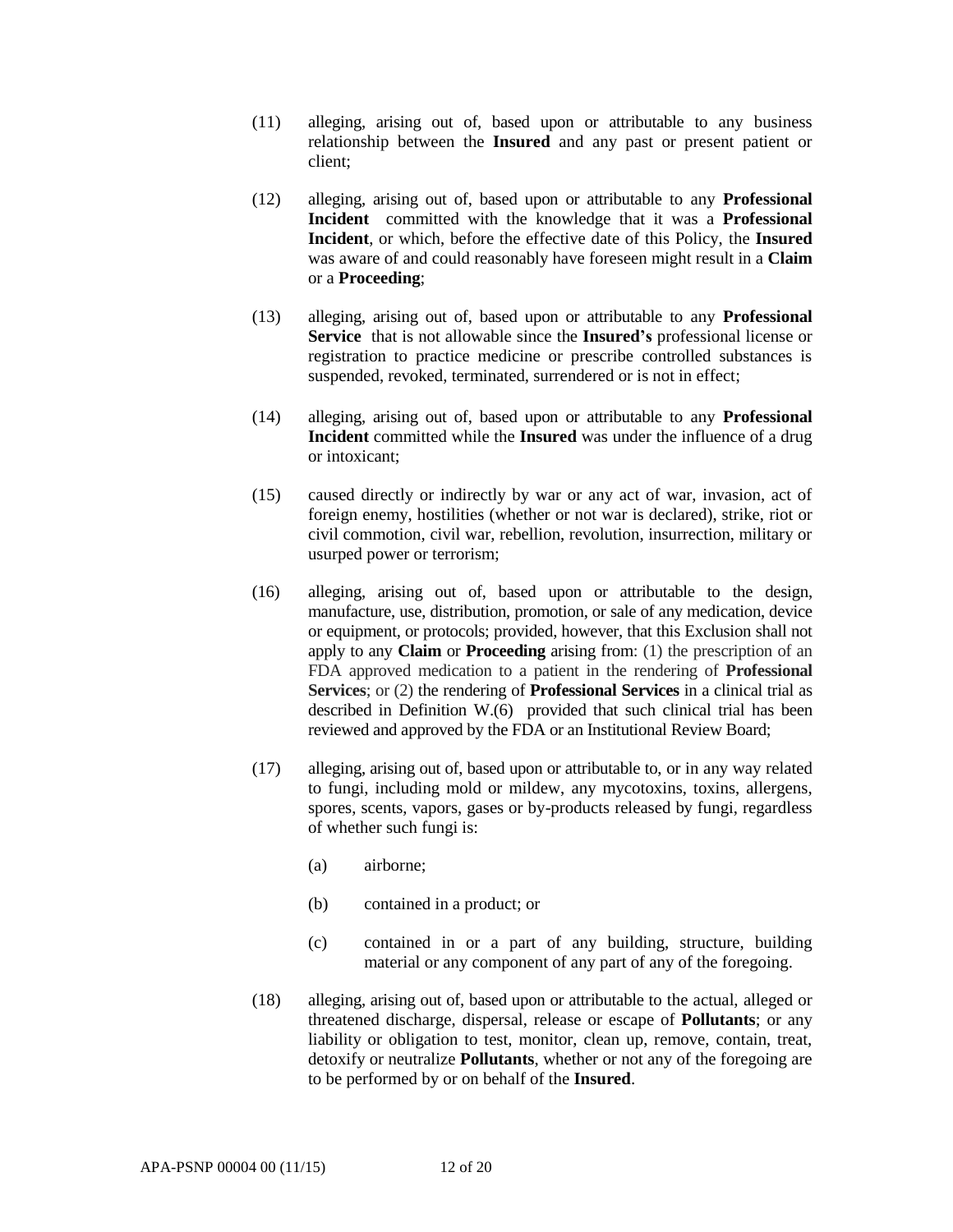- (19) alleging, arising out of, based upon or attributable to any procedure, treatment, course of treatment, or diagnosis that is outside the scope of the **Insured's** specialty or training;
- (20) alleging, arising out of, based upon or attributable to:
	- (a) any actual or alleged Medicare/Medicaid fraud or abuse or any other actual or alleged fraud against the government; or
	- (b) any improper or excessive billing for the cost of the **Insured's** goods or services or any other type of billing or fee dispute.
- B. This Policy shall not cover any **Defense Expenses** or **Damages** in connection with any **Claim** or **Proceeding** or any notification costs from a **Privacy Wrongful Act** based upon, arising out of, directly or indirectly resulting from or in any way involving any of the following:
	- (1) unsolicited electronic dissemination of faxes, emails, text messages or similar communications to any prospective or actual patient or **Business Invitee** of the **Insured** or to any other third party, including but not limited to any violation of the Telephone Consumer Protection Act, any federal or state anti-spam statute, or any other federal or state statute, law or regulation relating to a person's or entity's right of seclusion.
	- (2) failure, interruption or reduction in supply of utility service or infrastructure including without limitation electrical, gas, water, telephone, Internet, cable, satellite or telecommunications;
	- (3) any wireless network that is not protected by either Wi-Fi Protected Access ("WPA") or any other security protocol that provides equal or greater protections than WPA;
	- (4) the use of a laptop computer, portable computer or other portable electronic device that does not employ whole disc encryption;
	- (5) back-up tapes, optical media or any other form of portable back-up media which are not encrypted; or
	- (6) expiration or withdrawal of technical support by a software vendor.

# **V. LIMITS OF LIABILITY**

### A. **Maximum Limits of Liability - Insuring Agreements:**

- (1) The Limits of Liability for the Insuring Agreements as set forth in this Section V.A. are part of, and not in addition to, the Aggregate Limit of Liability shown in Item 4(c) of the Declarations.
- (2) As respects Insuring Agreement A., the amount set forth in Item 4(a) of the Declarations ("Per Claim - Insuring Agreement A.") is the most the **Insurer** will be liable to pay for **Damages** for any **Claim** under this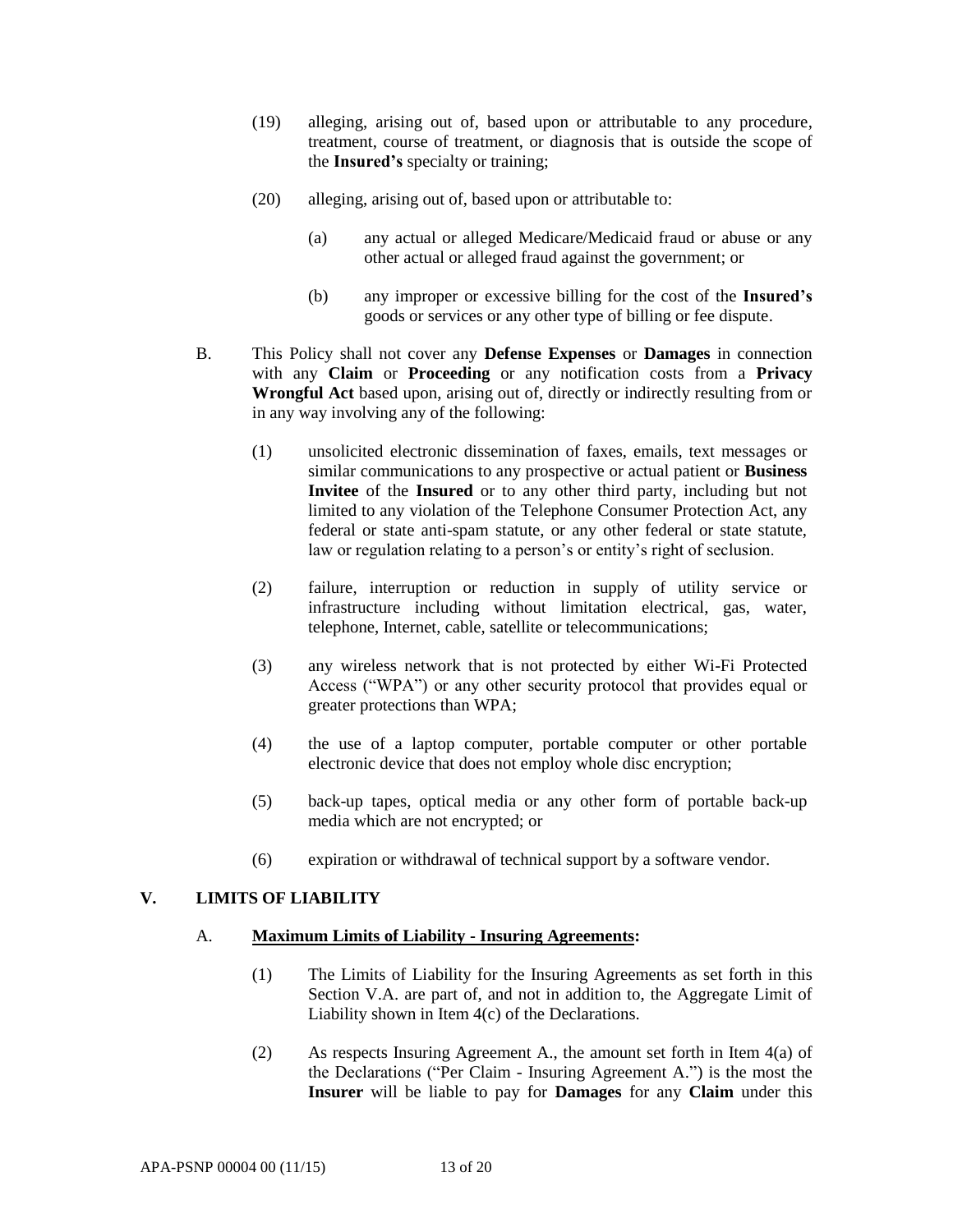Insuring Agreement. **Defense Expenses** are not part of, and are in addition to, the amount shown in Item 4(a) of the Declarations.

- (3) As respects Insuring Agreements B.(1) and B.(2), the amount set forth in Item 4(b) of the Declarations ("Per Claim - Insuring Agreements B.(1) and B.(2)") is the most the **Insurer** will be liable to pay for **Damages** for any **Claim** under these Insuring Agreements. **Defense Expenses** are not part of, and are in addition to, the amount shown in Item 4(b) of the Declarations.
- (4) As respects Insuring Agreement B.(3), \$150,000 is the most the **Insurer**  will be liable to pay for **Damages** for all **Claims** for **Fire Damage** under this Insuring Agreement, regardless of the number of such **Claims**.
- (5) As respects Insuring Agreement C., \$25,000 is the most the **Insurer** will be liable to pay for: (a) **Damages** and **Defense Expenses** for all **Claims**  under this Insuring Agreement, regardless of the number of such **Claims**; and (b) all notification costs arising from a **Privacy Wrongful Act** under paragraph (2) of this Insuring Agreement, regardless of the number of such **Privacy Wrongful Acts**. Such **Defense Expenses** are part of, and not in addition to, the Aggregate Limit of Liability set forth in Item 4(c) of the Declarations.
- (6) If the **Insurer** has named an additional **Named Insured** in Item 1(b) of the Declarations, the applicable Limits of Liability will apply separately to each such additional **Named Insured**, but only with respect to the coverage provided under Insuring Agreement A.
- (7) In the event that a **Claim** is made against the **Insureds** for which coverage may be provided under both Insuring Agreement A. and Insuring Agreement B. of this Policy, coverage shall only be provided under one Insuring Agreement and such **Claim** shall be subject to only "each Claim" Limit of Liability.

#### B. **Aggregate Limit of Liability:**

The amount set forth in Item  $4(c)$  of the Declarations ("Aggregate") is the maximum total amount the **Insurer** will be liable to pay for:

- (1) **Damages** for all **Claims** under Insuring Agreements A. and B.; and
- (2) **Damages** and **Defense Expenses** for all **Claims** and notification costs under Insuring Agreement C.,

regardless of the number of **Claims** under all Insuring Agreements, including **Claims** involving, or at any time involving, any allegation of **Sexual Misconduct**.

C. **Maximum Limit of Liability - Sexual Misconduct:**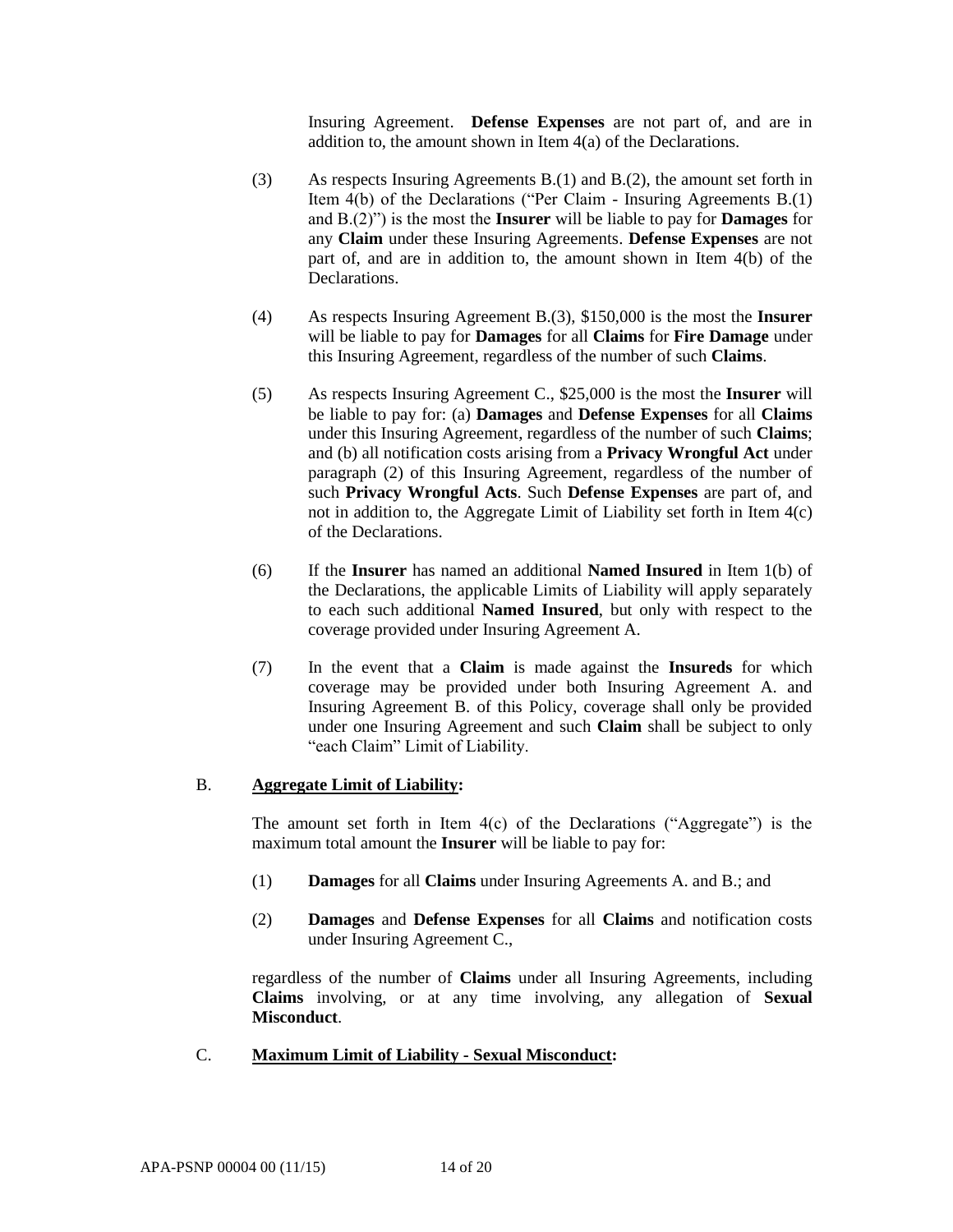\$25,000 is the most the **Insurer** will be liable to pay for all **Claims** against the **Insured** involving any **Sexual Misconduct** by the **Insured** or by any person for whom the **Insured** may be legally responsible. If any **Sexual Misconduct** is alleged at any stage during a **Claim**, all allegations in that **Claim** which arise out of the same or related professional treatment or relationship will be subject to that \$25,000 maximum. If the **Insurer** has paid this \$25,000 maximum, it will no longer have any duty to defend any **Claim** involving any **Sexual Misconduct**. This \$25,000 maximum is part of, and not in addition to, the Limits of Liability shown in Items  $4(a)$  and  $4(c)$  of the Declarations.

### D. **Maximum Limit of Liability - Punitive Damages:**

\$250,000 is the most the **Insurer** will be liable to pay for punitive or exemplary damages, or the multiple portion of any multiplied damages award arising from a **Claim**, regardless of the number of such **Claims**. The **Insurer** will be liable for such damages only to the extent such damages are insurable under the applicable law. This \$250,000 maximum is part of, and not in addition to, the Limits of Liability shown in Items 4(a) and 4(c) of the Declarations.

## E. **Maximum Limits of Liability - Additional Coverages:**

- (1) The Limits of Liability applicable to Section II., Additional Coverages, are in addition to, and not part of, the Limits of Liability applicable to Section I., Insuring Agreements.
- (2) As respects Additional Coverage D., the amount set forth in Item 4(d) of the Declarations ("Per Proceeding") is the most the **Insurer** will be liable to pay for **Defense Expenses** incurred with respect to each **Proceeding**.
- (3) As respects Additional Coverage E., \$100,000 is the most the **Insurer**  will be liable to pay for **Medical Payments** caused by an **Occurrence,**  regardless of the number of such **Occurrences**.
- (4) \$15,000 is the most the **Insurer** will reimburse the **Insured** for the costs and expenses for medical supplies under Additional Coverage F., including one (1) hour of the **Insured's** lost earning at \$100.00 per hour or the **Insured's** average hourly rate charged for **Professional Services**, whichever is less.
- (5) \$25,000 is the most the **Insurer** will reimburse the **Insured** for medical expenses as a result of **Bodily Injury** or **Property Damage** caused by an **Assault or Battery** under Additional Coverage G.
- (6) If the **Insurer** has named an additional **Named Insured** in Item 1(b) of the Declarations, the Limits of Liability shown in the Declarations will apply separately to each such additional **Named Insured**, but only with respect to the coverage provided under Additional Coverage D.

### F. **Effect of Paying Limits of Liability:**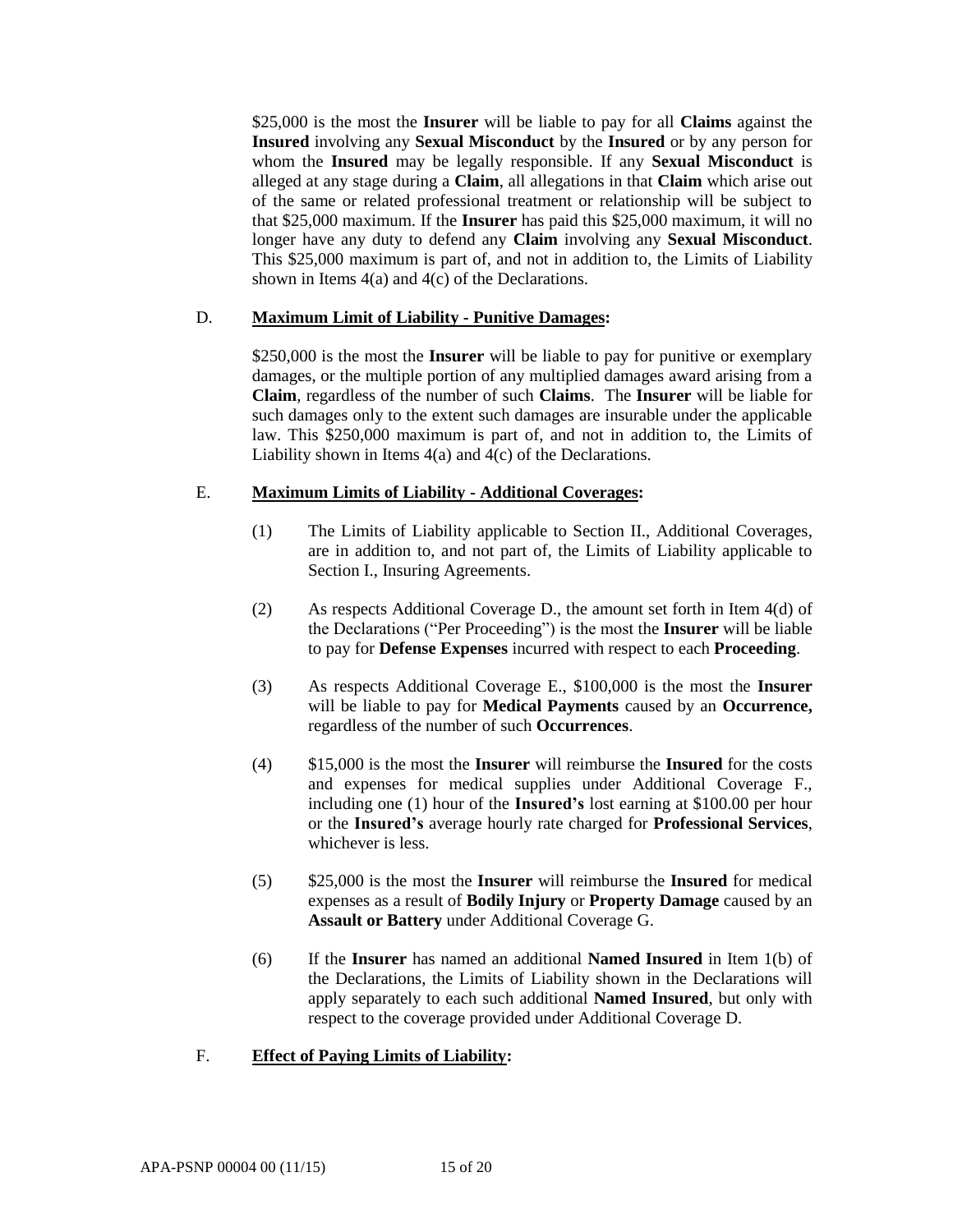- (1) If the **Insurer** fully pays the Sexual Misconduct Limit of Liability set forth in paragraph C. of this Section V., it will have no duty to pay any additional amount(s) in connection with any **Claim** involving, or at any time involved, any allegation of **Sexual Misconduct**.
- (2) If the **Insurer** fully pays the Fire Damage Limit of Liability set forth in paragraph A.(4) of this Section V., it will have no duty to pay any additional amount(s) in connection with any **Claim** involving **Fire Damage**.
- (3) If the **Insurer** fully pays the Privacy Wrongful Act Limit of Liability set forth in paragraph  $A(5)$  of this Section V, it will have no duty to pay any additional amount(s) in connection with any **Claim** involving, or any notification costs arising from, a **Privacy Wrongful Act**.
- (4) If the **Insurer** fully pays the Limit of Liability applicable to a particular **Claim** under Insuring Agreements A., B. or C., it will have no duty to pay any additional amount(s) under Additional Coverages A., B. or C. in the event such Additional Coverages would otherwise apply to such **Claim**.
- (5) If the **Insurer** fully pays the Aggregate Limit of Liability set forth in Item  $4(c)$  of the Declarations, it will have no duty to: (i) pay any additional amount(s) in connection with any **Claim**, whether or not the Limit of Liability applicable to such **Claim** has been exhausted; (ii) defend any **Claim**; (iii) pay any additional amount(s) under Insuring Agreement  $C.(2)$ ; or (iv) pay any additional amount(s) under Section II. Additional Coverages.

### G. **Non-Accumulation of Limits**

In the event a **Claim** arises from multiple **Professional Incidents, Privacy Wrongful Acts** or **Occurrences** that trigger coverage under multiple policies issued to the **Insured** by the **Insurer** or any affiliate thereof (the **"Insurer's**  Policies"), it is understood and agreed that only the policy that is in effect on the date of the first such **Professional Incident**, **Privacy Wrongful Act** or **Occurrence** shall apply to such **Claim**. The **Insurer's** maximum liability for **Damages** arising from such **Claim** shall not exceed the Limit of Liability stated in the Declarations of such applicable policy. The **Insured** expressly understands and agrees that only one of the **Insurer's** Policies, and the Limits of Liability thereof, shall apply to such **Claim.**

# **VI. NOTICE PROVISIONS**

- A. The **Insured** must give the **Insurer** or its authorized agent written notice of any:
	- (1) **Claim** as soon as practicable after it is first made; or
	- (2) **Proceeding** as soon as practicable after it is first brought.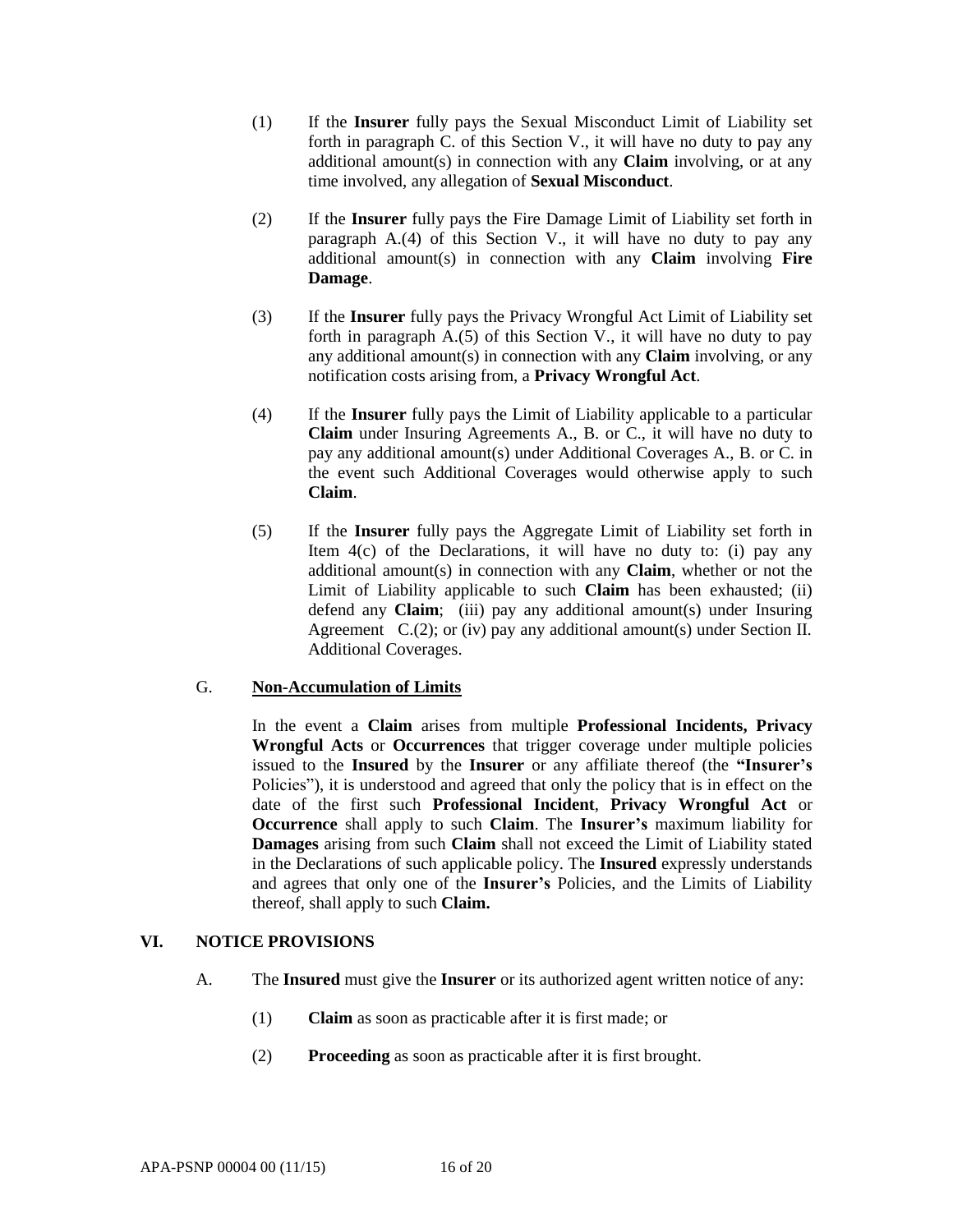- B. The **Insured** must also, as soon as possible, record and notify the **Insurer** of the specifics of the **Claim** or **Proceeding** and the date the **Insured** first received notice of it.
- C. The **Insured** must provide the **Insurer** or its authorized agent with a copy of all demands or legal papers the **Insured** receives as respects a **Claim** or **Proceeding.**
- D. If, during the **Policy Period**, the **Insured** first becomes aware of a **Professional Incident, Occurrence** or **Privacy Wrongful Act** which the **Insured** believes may give rise to a **Claim**, in order for any resulting **Claim** to be covered, the **Insured** must give the **Insurer** or its authorized agent written notice as soon as practicable of such **Professional Incident, Occurrence** or **Privacy Wrongful Act.** Such notice must state when and where the **Professional Incident, Occurrence** or **Privacy Wrongful Act** took place, the names and addresses of any witnesses and/or injured people, and the nature and location of any injury or damage.
- E. Solely as respects "notification costs" coverage under Insuring Agreement C.(2), the **Insured** must give the **Insurer** or its authorized agent written notice of the **Privacy Wrongful Act** as soon as practicable and obtain the **Insurer's** prior written approval before incurring notification costs as respects such **Privacy Wrongful Act**.
- F. Solely as respects **Medical Payments** coverage under Additional Coverage E., the **Insured** must give the **Insurer** or its authorized agent written notice of the **Occurrence** as soon as practicable after it takes place. In addition, such **Medical Payments** must be reported to the **Insurer** within ninety (90) days from the date such medical treatment or service was rendered to the injured **Business Invitee**.

### **VII. DEFENSE OF CLAIMS AND PROCEEDINGS, AND SETTLEMENT**

With respect to **Claims** under Insuring Agreements A. and B., the **Insurer** has the right and duty to defend, at the **Insurer's** expense and using counsel selected by the **Insurer**, any **Claim** against the **Insured** covered under such Insuring Agreements, even if the **Claim** is groundless, false or fraudulent. The **Insurer** also has the right to investigate any **Claim** and, with the **Insured's** written consent, to settle any **Claim** if the **Insurer**  believes that settlement is proper.

With respect to **Claims** under Insuring Agreement C., the **Insured** has the right and duty to defend, subject to the Limits of Liability and using counsel selected by the **Insured** and approved in advance by the **Insurer**, any **Claim** against the **Insured** covered under such Insuring Agreement, even if the **Claim** is groundless, false or fraudulent.

With respect to **Proceedings** under Additional Coverage II.B., the **Insurer** has the right and duty to defend, subject to the Limits of Liability and using counsel selected by the **Insurer**, any **Proceeding** against the **Insured** covered under such Additional Coverage.

The **Insureds** agree to give the **Insurer** full cooperation and provide such information as the **Insurer** may reasonably require relating to the defense of any **Claim** or **Proceeding**, the settlement of any **Claim** and the prosecution of any counterclaim, cross-claim or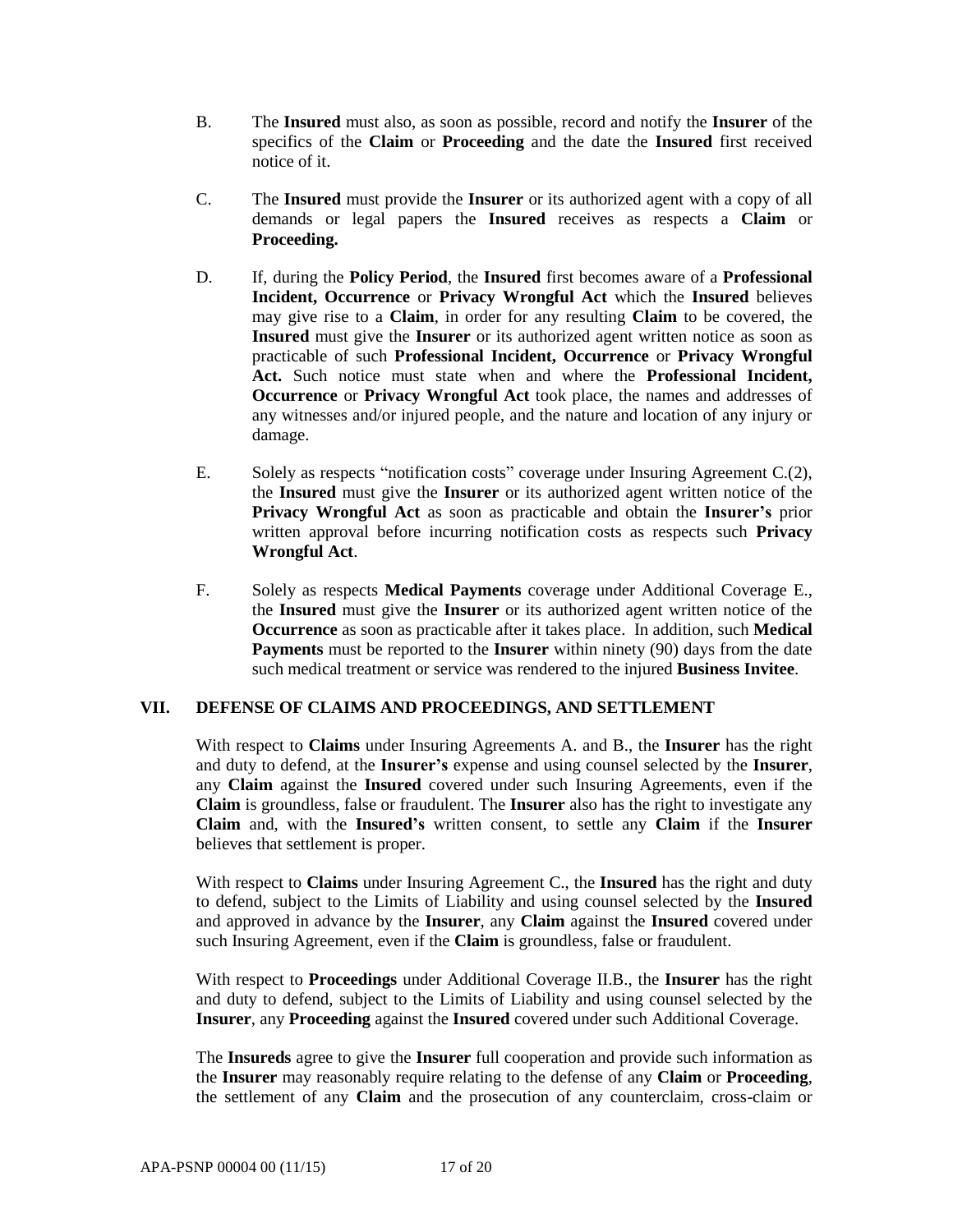third-party claim, including without limitation the assertion of any indemnification or contribution rights.

The **Insured** shall not admit or assume any liability, incur any **Defense Expenses**, offer to settle any matter, enter into any settlement agreement or stipulate to any judgment without the **Insurer's** prior written consent, such consent not to be unreasonably withheld. Any amounts incurred by the **Insured** or any settlements or judgments agreed to by the **Insured** without such consent shall not be covered by this Policy.

### **VIII. OTHER INSURANCE**

The insurance provided by this Policy shall apply only as excess over any other valid and collectible insurance, self-insurance plan or self-funded vehicle whether such other insurance, plan or vehicle is stated to be primary, contributory, excess, contingent or otherwise, unless such other insurance, plan or vehicle is written specifically as excess insurance over the applicable Limits of Liability provided by this Policy. Except as respects the coverage provided under Insuring Agreement C., this Policy shall specifically be excess of any other valid and collectible insurance pursuant to which any other insurer has a duty to defend a **Claim** for which this Policy may be obligated to pay **Damages** or **Defense Expenses.** This Policy shall not be subject to the terms and conditions of any other insurance policy.

Two or more policies of Psychiatric Nurse Practitioner/Physician's Assistant or Advanced Practice Registered Nurse Professional and Business Liability Insurance may have been issued by the **Insurer** or an affiliate thereof to persons or organizations other than the **Insured**. These policies may also provide coverage for a **Claim** or **Proceeding** involving the same or continuous, repeated, or related **Professional Incidents**, **Privacy Wrongful Acts** or **Occurrences** for which the **Insured** and persons or organizations covered in those other policies are jointly and severally liable. In such an event, and subject to the Limits of Liability set forth in the Declarations and Section V., the **Insurer**  shall not be liable under this Policy for a greater proportion of the total loss from that **Claim** or **Proceeding** than this Policy's applicable Limits of Liability bears to the total applicable Limits of Liability under all such policies. In addition, the total amount payable under the applicable Limits of Liability under all such policies in connection with that **Claim** or **Proceeding** will not exceed the highest single per **Claim** or **Proceeding** Limit of Liability under any of such policies.

#### **IX. REPRESENTATIONS**

By accepting this Policy, the **Insured** agrees that the particulars and statements in the application submitted in connection with the underwriting of this Policy are true and that they are the **Insured's** agreements and representations.

The **Insured** acknowledges that this Policy is issued in reliance upon the truth of those particulars and statements, which are deemed to be incorporated into and constitute a part of this Policy and which are the basis for this Policy.

### **X. CANCELLATION**

The first **Named Insured** may cancel this Policy by surrendering it to the **Insurer** or to any of its authorized agents, or by mailing the **Insurer** written notice stating when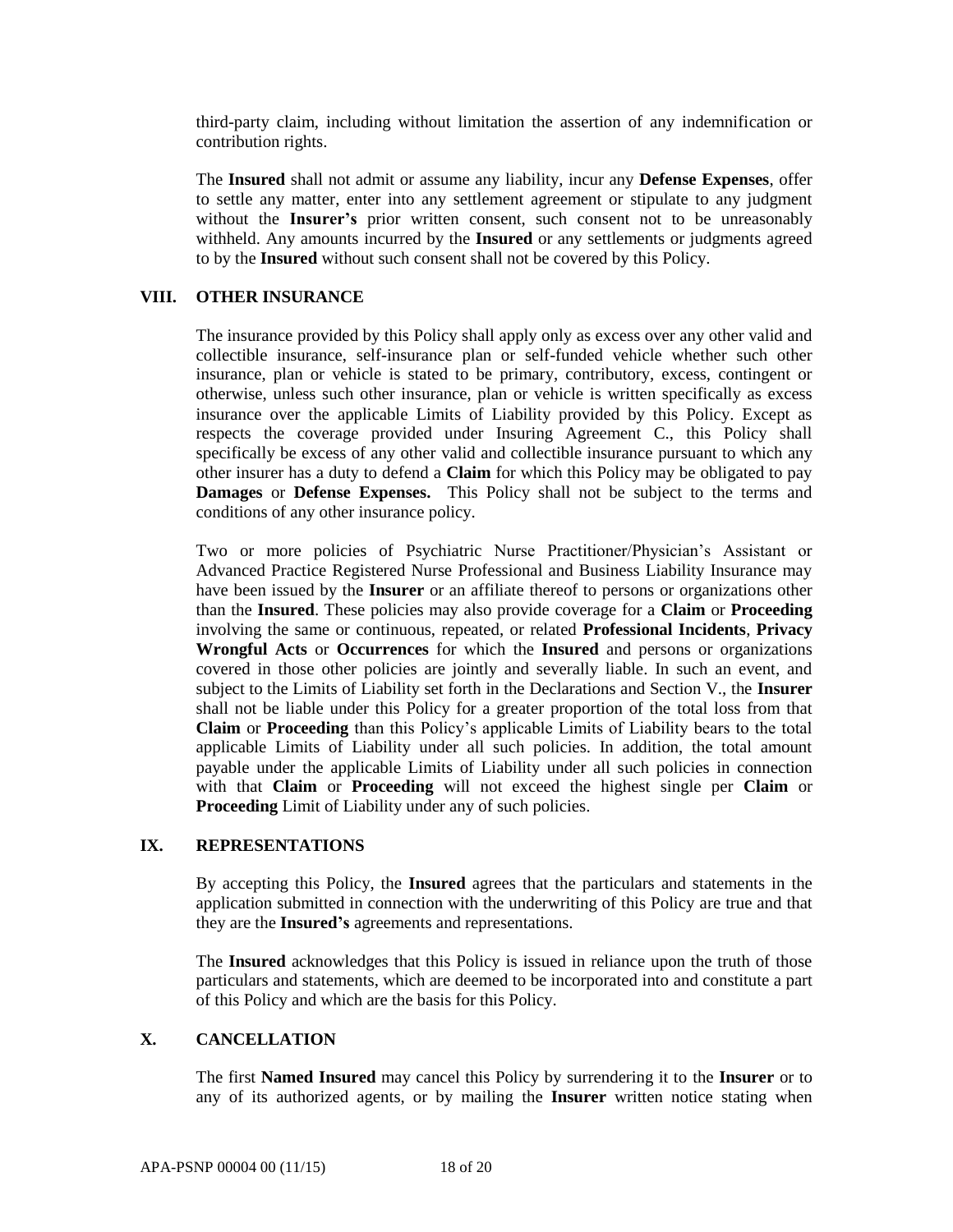thereafter the cancellation will be effective. The **Insurer** may cancel this Policy by mailing to the first **Named Insured** at the address shown in Item 1(a) of the Declarations written notice stating when, not less than ninety (90) days thereafter, such cancellation will be effective. However, if the first **Named Insured** has not paid a premium when due, the **Insurer** may cancel this Policy by mailing to the first **Named Insured** at the address shown in Item 1(a) of the Declarations written notice stating when, not less than fifteen (15) days thereafter, such cancellation will be effective.

The mailing of the notice as stated above will be sufficient proof of notice. The time of surrender or the effective date of cancellation stated in the notice will become the end of the **Policy Period**. Delivery of written notice will be the equivalent of mailing.

If the first **Named Insured** cancels this Policy, the unearned premium will be computed in accordance with the customary short rate table and procedure. If the **Insurer** cancels, unearned premium will be computed pro-rata. Premium adjustment may be made either at the time cancellation is effected or as soon as practicable after cancellation becomes effective, but payment or tender of unearned premium is not a condition of cancellation.

If applicable insurance department regulations require different times, content or procedures with respect to cancellation, this Policy will be cancelled in accordance with such regulations as in effect at the time of such cancellation.

### **XI. AUTHORIZATION AND NOTICES**

The **Insureds** agree that the first **Named Insured** named in Item 1(a) of the Declarations shall act on behalf of all **Insureds** with respect to all matters pertaining to this Policy including: (1) giving notice of any **Claim** or circumstance which may result in a **Claim**; (2) giving notice and information regarding any Additional Coverages under Section II.; (3) giving and receiving of all correspondence and information; (4) giving and receiving notice of cancellation; (5) consenting, or withholding consent, to the settlement of a **Claim** recommended by the **Insurer**; (6) payment of premiums; (7) receiving of any return premiums; and (8) receiving and accepting of any endorsements issued to form a part of this Policy.

### **XII. TERRITORY**

This Policy applies to **Professional Incidents, Privacy Wrongful Acts** or **Occurrences** taking place anywhere in the world, to the extent permitted by law. However, any **Claim**  or **Proceeding** arising from such **Professional Incidents, Privacy Wrongful Acts** or **Occurrences** must be made and brought in the United States of America, its territories and possessions, Puerto Rico or Canada.

### **XIII. ASSIGNMENT AND CHANGES TO THE POLICY**

This Policy and any and all rights hereunder are not assignable without the prior written consent of the **Insurer**.

If an **Insured** dies or is declared legally incompetent, such **Insured's** rights and duties will be transferred to such **Insured's** legal representative while acting within the scope of his or her duties as such. Until such **Insured's** legal representative is appointed, anyone